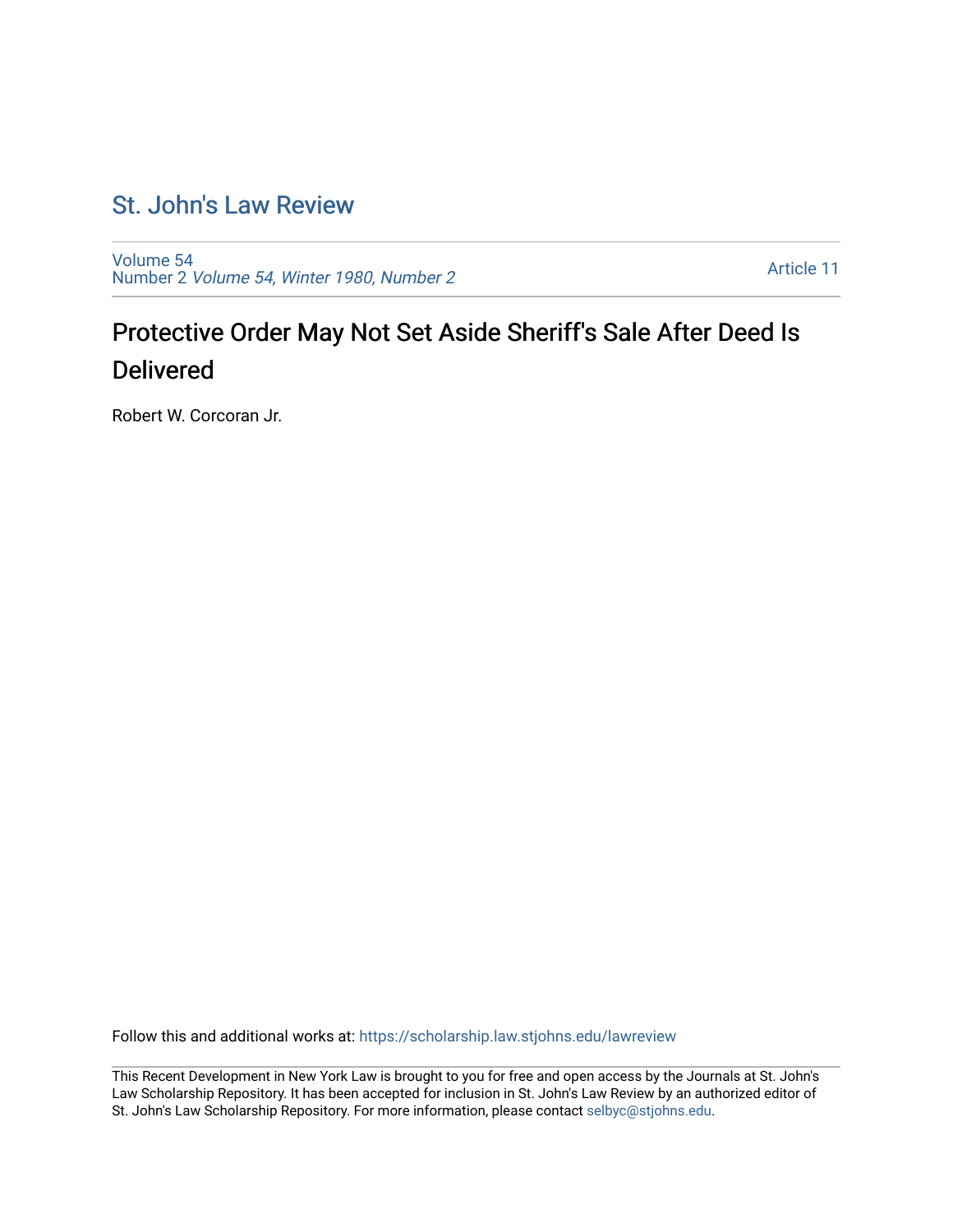## ARTICLE **52-ENFORCEMENT** OF **MONEY JUDGMENTS**

*Protective order may not set aside sheriff's sale after deed is delivered*

In order to ensure the fair and equitable enforcement of money judgments under Article 52 of the CPLR,<sup>152</sup> section 5240 empowers a codrt to alter the nature and extent of any enforcement .device employed.<sup>153</sup> Although CPLR 5240 may be invoked prior to completion<sup>154</sup> of a sheriff's sale of real property,<sup>155</sup> it has remained unclear whether this remedial power may be exercised after the property is

**153** CPLR 5240 (1978), in pertinent part, provides:

The court may at any time, on its own initiatve or the motion of any'interested person, and upon such notice as it may require, make an order denying, limiting, conditioning, regulating, extending or modifying the use of any enforcement procedure **....**

Believing that protection from enforcement abuse would be obtained more effectively by one central provision, the framers of article 52 consolidated scattered regulatory sections of the CPA into CPLR 5240. See THIRD REP. 314. The court's powers under CPLR 5240 are stated broadly to ensure their applicability to all article 52 procedures. *See* Gorea v. Pinsky, **50** App. Div. 2d 713, 714, 374 N.Y.S.2d 879, 881 (4th Dep't 1975); CPLR 5246, commentary at 451-52 (1978); 6 WK&M  $\parallel$  5240.01. An order under CPLR 5240 may be issued by the court sua sponte or upon the motion of an interested party. **SIEGEL** § 522, at 713.

<sup>154</sup> *E.g.*, Hammond v. Econo-Car of the North Shore, Inc., 71 Misc. 2d 546, 336 N.Y.S.2d 493 (Sup. Ct. Nassau County 1972) (husband's creditors restrained from executing on his interest in tenancy by the entirety), *discussed in The Quarterly Survey,* 47 **ST. JOHN'S** L. REv. 580, 603 (1973); Holmes v. W.T. Grant, Inc., 71 Misc. 2d 486, 336 N.Y.S.2d 601 (Sup. Ct. Nassau County 1972) (execution sale postponed in lieu of \$20 monthly payments); Gilchrist v. Commercial Credit Corp., 66 Misc. 2d 791, **322** N.Y.S.2d 200 (Sup. Ct. Nassau County 1971) (impending sheriff's sale cancelled and creditor ordered to collect through alternate means), *discussed in The Quarterly Survey,* 46 **ST.** JoHN's L. REv. **355, 378 (1971).**

<sup>153</sup> CPLR 5236, which provides for the execution sale of real property, requires public advertisement and notice to the debtor and to all creditors having a lien in the property. CPLR 5236(c) (1978). Subject to postponement, it sets a sale date between the 8th and 9th weeks following notice. CPLR 5236(a) (1978). Unlike the former CPA, there is no requirement that the judgment creditor exhaust the personal assets of the debtor before resorting to execution and sale of his residence. *See* CPA § 643. The authors of article 52 felt this prerequisite placed an "unwarranted burden on judgment creditors and [showed a] tenderness for the judgment debtor." THIRD REP. 242; *see* 6 WK&M 5230.10.

*<sup>,52</sup> E.g.,* CPLR 5222 (1978) (restraining notice); *id.* 5225 (order to deliver property); *id.* 5226 (installment payment order); *id.* 5227 (payment of debt owed to judgment debtor); *id.* 5231 (income execution); *id.* 5232-5233 (sale of personal property); *id.* 5235-5236 (sale of real property). Article 52 of the CPLR is an exhaustive revision of Article 45 of the former Civil Practice Act. CPA art. **52** (repealed by ch. 308, § 101 [1962] N.Y. Laws 1299). The revision was required to eliminate the abuse of enforcement procedures by debtors and creditors which resulted from the CPA's "illogical distinctions, inconsistencies and pitfalls." THIRD REP. 233-44. *See generally* Donohue, *Enforcement of Judgments Other Than by Execution Under the CPLR,* 9 N.Y.L.F. 300, 300-04 (1963). The legislature, in effecting the revision, segregated provisions concerning the enforcement of money judgments from enforcement procedures for most other types of judgments. *See* **SIEGEL** § 476, at 637.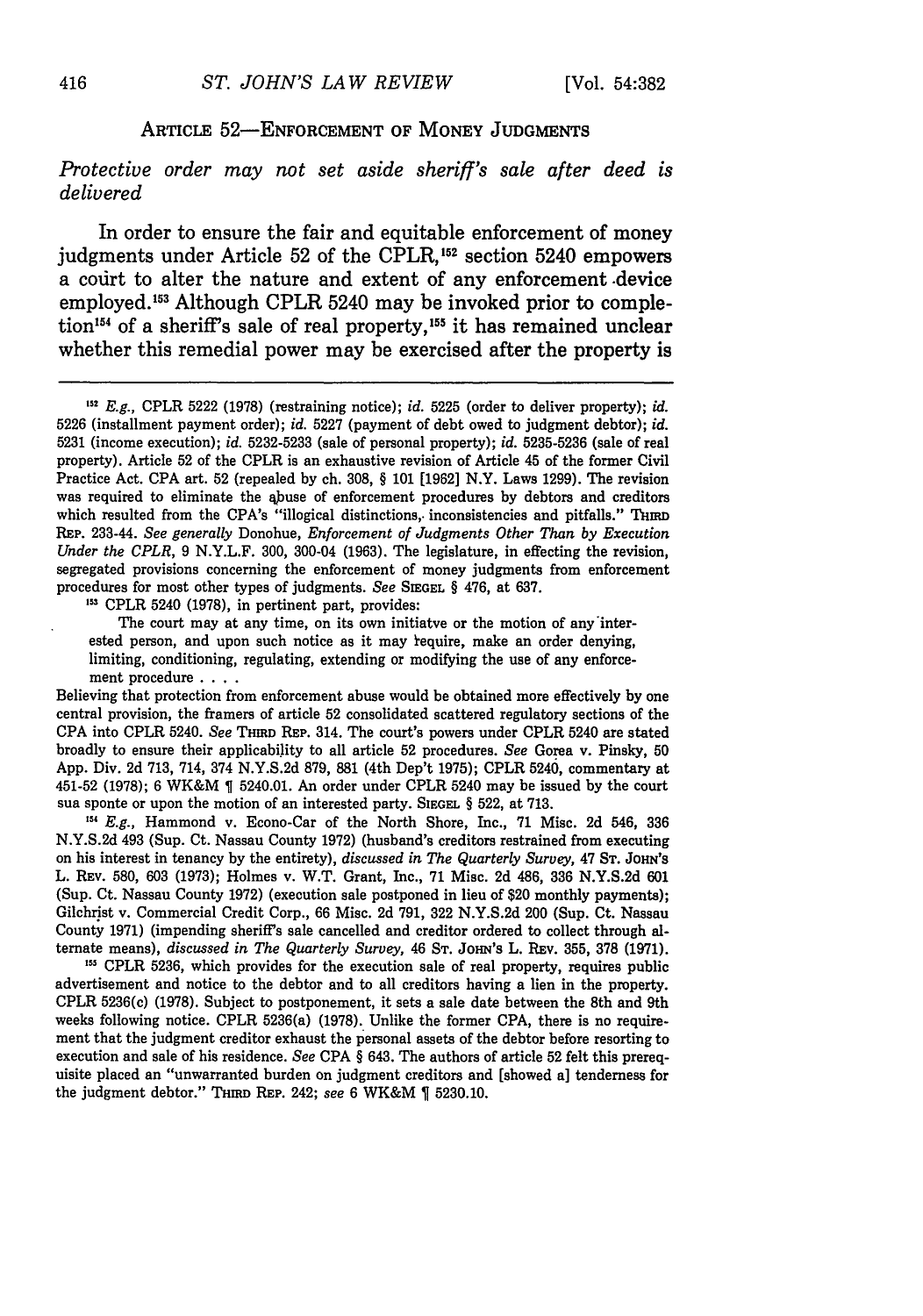sold.<sup>156</sup> In *Guardian Loan Co. v. Early*,<sup>157</sup> the Court of Appeals recently held that, although some circumstances may warrant equitable relief, the protective power of CPLR 5240 is unavailable once a sheriff's sale of real property is executed in conformity with statute and a deed is delivered to a bona fide purchaser.<sup>1</sup>

In *Guardian Loan,* the plaintiff levied a judgment of approximately \$1,200 on the defendants' residence.<sup>159</sup> Following proper advertisement and notice to the defendants.<sup>160</sup> the sheriff sold the property to a stranger to the original action for approximately **\$3,000,** an amount far less than the debtors' equity in the property.<sup>161</sup> The proceeds of the sale were then applied to satisfy the

Prior to the enactment of the CPLR, a judgment debtor had the right to redeem his property within 1 year following its sale **by** the sheriff. **CPA** § **724-727;** see THaw REp. **302- 03.** With the enactment of the CPLR, the right of redemption after sale was abolished in the hope of bringing higher prices at sheriffs' sales **by** freeing purchasers from the possibility of losing their purchased property. *See generally* CPLR **5236,** commentary at 430-31 **(1978).** The **8** week period between notice of sale and the actual sale, *see* note **155** *supra,* was intended to overcome the anticipated objections to the abolition of redemption **by** allowing the debtor a redemption period before the sale. Siegel, *The Sale of Real Property Pursuant to an Execution Under the CPLR,* **TENTH ANN. REP.** N.Y. JuD. **CONFERENCE** 120, **122-23 (1965).** The aim of the abolition of redemption-obtaining higher prices-has not been effectively **at**tained. *See, e.g.,* Guardian Loan Co. v. Early, 47 **N.Y.2d** at **517, 392 N.E.2d** at 42, 419 **N.Y.S.2d** at **58** (equity of **\$39,000** lost to **\$3,020** bid); Wandschneider v. Bekeny, **755** Misc. **2d 32, 36,** 346 **N.Y.S.2d 925, 929** (Sup. Ct. Westchester County **1973)** (\$26,000 equity sold for **\$500);** Community Capital Corp. v. Lee, **58** Misc. 2d 34, **35,** 294 **N.Y.S.2d 336, 337** (Sup. Ct. Nassau County **1968)** (\$18,000 equity sold for **\$197).** *See generally* 6 WK&M **5236.20;** Comment, *Enforcement of Money Judgments Against Real Property in New York,* <sup>1</sup>**HOFSTRA** L. REv. 214 (1973).

It should be noted that the abolition of redemption rights in execution sales of real property has not been extended to mortgaged property unless the possessors of interest in such property are made parties to the foreclosure action. *See* Quaremba v. Nassau Suffolk Lumber & Supply Corp., 21 Misc. 2d 645, 189 N.Y.S.2d 397 (Sup. Ct. Suffolk County 1959).

**'** 47 N.Y.2d 515, 392 N.E.2d 1240, 419 N.Y.S.2d 56 (1979), *rev'g* 64 App. Div. 2d 689, 407 N.Y.S.2d 571 **(2d** Dep't 1978).

' 47 N.Y.2d at 522, 392 N.E.2d at 1244, 419 N.Y.S.2d at 61.

<sup>159</sup> Id. at 517, 392 N.E.2d at 1241-42, 419 N.Y.S.2d at 58.

*' Id.; see* note **155** *supra.*

' 47 N.Y.2d at 517-18, 392 N.E.2d at 1241-42, 419 N.Y.S.2d at **58.** The judgment debtors' residence had a fair market value of \$48,000 but was subject to a mortgage of \$9,000 and unsatisfied liens amounting to approximately \$11,000. *Id.* This reduced its net value to approximately \$28,000. The property was sold at execution for \$3,020. *Id.* As the Court noted, execution sales of a judgment debtors' home usually result in a purchase price far below the fair market value of the residence. *Id.; see, e.g.,* Levine v. Berlin, 46 App. Div. 2d 902, 903,

<sup>&</sup>lt;sup>156</sup> Compare Murphy v. Grid Realty Corp., 73 Misc. 2d 1071, 1073, 343 N.Y.S.2d 670, 671-72 (Sup. Ct. Nassau County 1973) *and In re* Bacher, 82 Misc. 2d 107, 109, 368 N.Y.S.2d 749, 751 (Sup. Ct. Nassau County 1975) (CPLR 5240 unavailable after judicial sale of real property completed) *with* Wandschneider v. Bekeny, 755 Misc. 2d 32, 39, 346 N.Y.S.2d 925, 932 (Sup. Ct. Westchester County 1973) (CPLR 5240 and the court's power of equity invoked after judicial sale).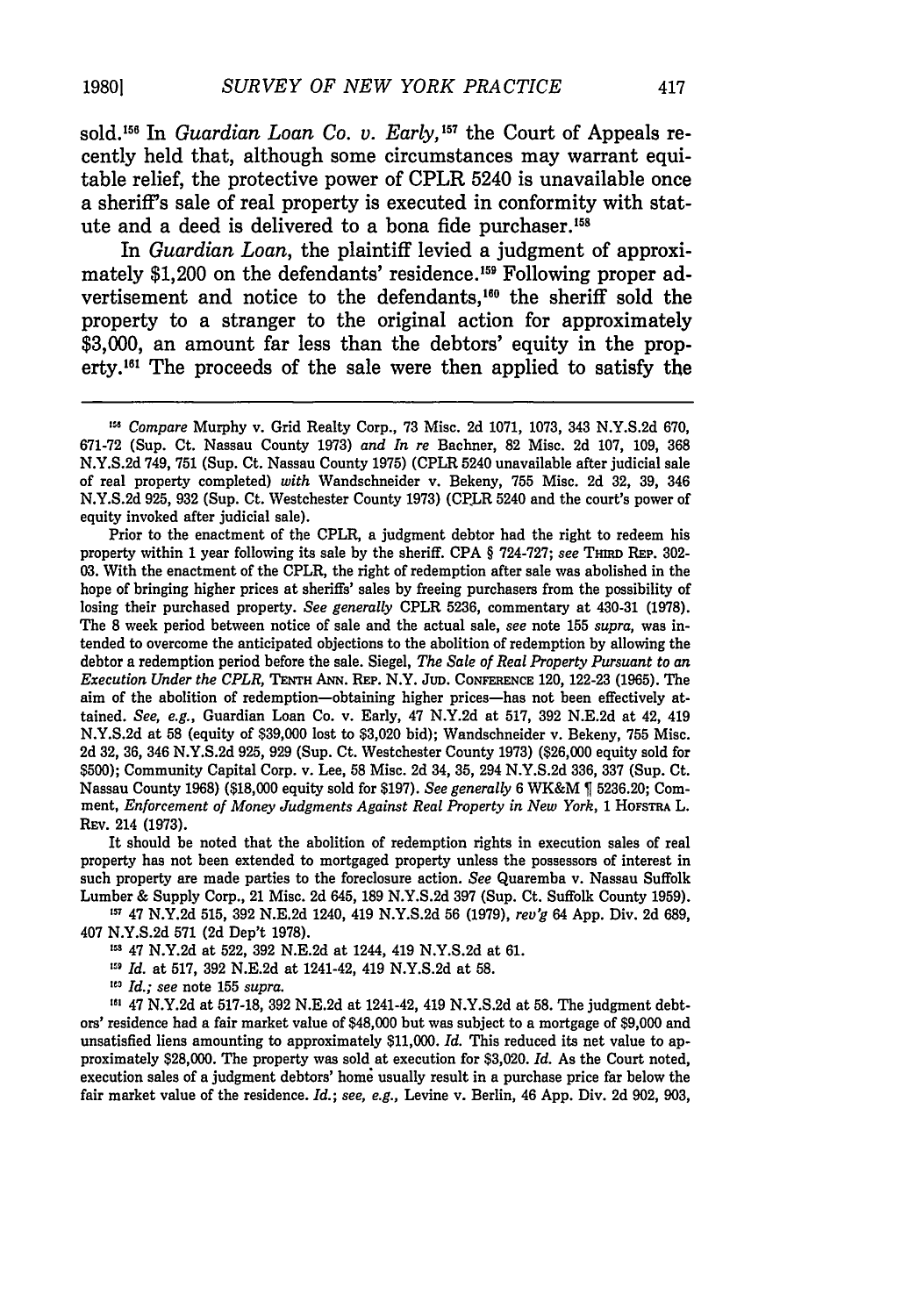judgment creditors and the property was deeded to the third-party purchaser.<sup>162</sup> The debtors subsequently moved to vacate the sale and void the deed, buttressing their claim for relief on circumstances which prevented them from paying the judgment.<sup>163</sup> The Supreme Court, Suffolk County, granted the motion and a divided Appellate Division, Second Department, affirmed on the ground that the inadequate purchase price, coupled with the debtors' good faith efforts to pay the judgment, supported the lower court's application of CPLR 5240.164

In an opinion written **by** Chief Judge Cooke, the Court of **Ap**peals reversed.<sup>165</sup> observing that notwithstanding their good faith efforts, the debtors, even on the day of the sale, lacked the funds to satisfy the judgment.<sup>166</sup> Acknowledging that courts are given "broad discretionary powers" to regulate the enforcement of money judgments under CPLR 5240, Chief Judge Cooke reasoned that since the section "relates to the use of an enforcement device," it is inapplicable where enforcement is complete.<sup>167</sup> Permitting a lawful

**<sup>162</sup>**47 N.Y.2d at 517, 392 N.E.2d at 1241, 419 N.Y.S.2d at 58.

<sup>163</sup> Id. at 517-18, 392 N.E.2d at 1242, 419 N.Y.S.2d at 58. The debtors claimed that on the day of the sale a flat tire on their car prevented them from getting to the sale with \$1,100 in cash to satisfy most of the debt. *Id.*

*"1* 64 App. Div. 2d 689, 407 N.Y.S.2d 571 **(2d** Dep't 1978), *rev'd,* 47 N.Y.2d 515, **392** N.E.2d 1240, 419 N.Y.S.2d 56 (1979). In a dissenting opinion, Justice Gulotta argued that the interest of the innocent purchaser at a valid judicial sale must be paramount to that of the judgment debtor in order to preserve the stability of titles. 64 App. Div. 2d at 689-90, 407 N.Y.S.2d at 572.

<sup>165</sup> 47 N.Y.2d at 518, 392 N.E.2d at 1242, 419 N.Y.S.2d at 58. All the judges concurred except Judge Fuchsberg, who took no part in the decision.

**<sup>16</sup>***Id.* at 521, 392 N.E.2d at 1244, 419 N.Y.S.2d at 60.

*6 Id.* at 519-20, **392** N.E.2d at 1243, 419 N.Y.S.2d at **59.** The Court observed that its ruling did not leave the judgment debtor completely remediless since CPLR 2003 permits a court to set aside a defective sale within 1 year after the sale for a failure to comply with the CPLR as to the notice, time, or manner of such sale, "if a substantial right of a party was prejudiced by the defect." CPLR 2003 (1978). 47 N.Y.2d at 520, 392 N.E.2d at 1243, 419 N.Y.S.2d at 60; *accord,* Levine v. Berlin, 46 App. Div. 2d 902, 903, 362 N.Y.S.2d 186, 189 **(2d** Dep't 1974); *see* Criterion Capital Corp. v. Valven Holding Corp., 23 App. Div. 2d 878,

<sup>362</sup> N.Y.S.2d 186, 189 (2d Dep't 1974); Concord Landscapers, Inc. v. Pincus, 41 App. Div. 2d 759, 760, 341 N.Y.S.2d 538, 540 (2d Dep't 1973); *In re* Bachner, 82 Misc. 2d 107, 108, 368 N.Y.S.2d 749, **750** (Sup. Ct. Nassau County 1975); Wandschneider v. Bekeny, 75 Misc. 2d 32, 33, 346 N.Y.S.2d 925, 927 (Sup. Ct. Westchester County 1973). Such sales often inflict extreme hardship upon the judgment debtor. *See* Seyfarth v. Bi-County Elec. Corp., 73 Misc. 2d 363, 364-65, 341 N.Y.S.2d 533, 534-35 (Sup. Ct. Nassau County 1973); Hammond v. Econo-Car of the North Shore, Inc., 71 Misc.2d 546, 546-47, 336 N.Y.S.2d 493, 494-95 (Sup. Ct. Nassau County 1972), *discussed in The Quarterly Survey,* 47 **ST.** JoHN's L. l~v. 580, 603 (1973); Gilchrist v. Commercial Credit Corp., **66** Misc. 2d 791, 792-93, 322 N.Y.S.2d 200, 202 (Sup. Ct. Nassau County 1971), *discussed in The Quarterly Survey,* 46 **ST. JOHN'S** L. REV. 355, **378** (1971).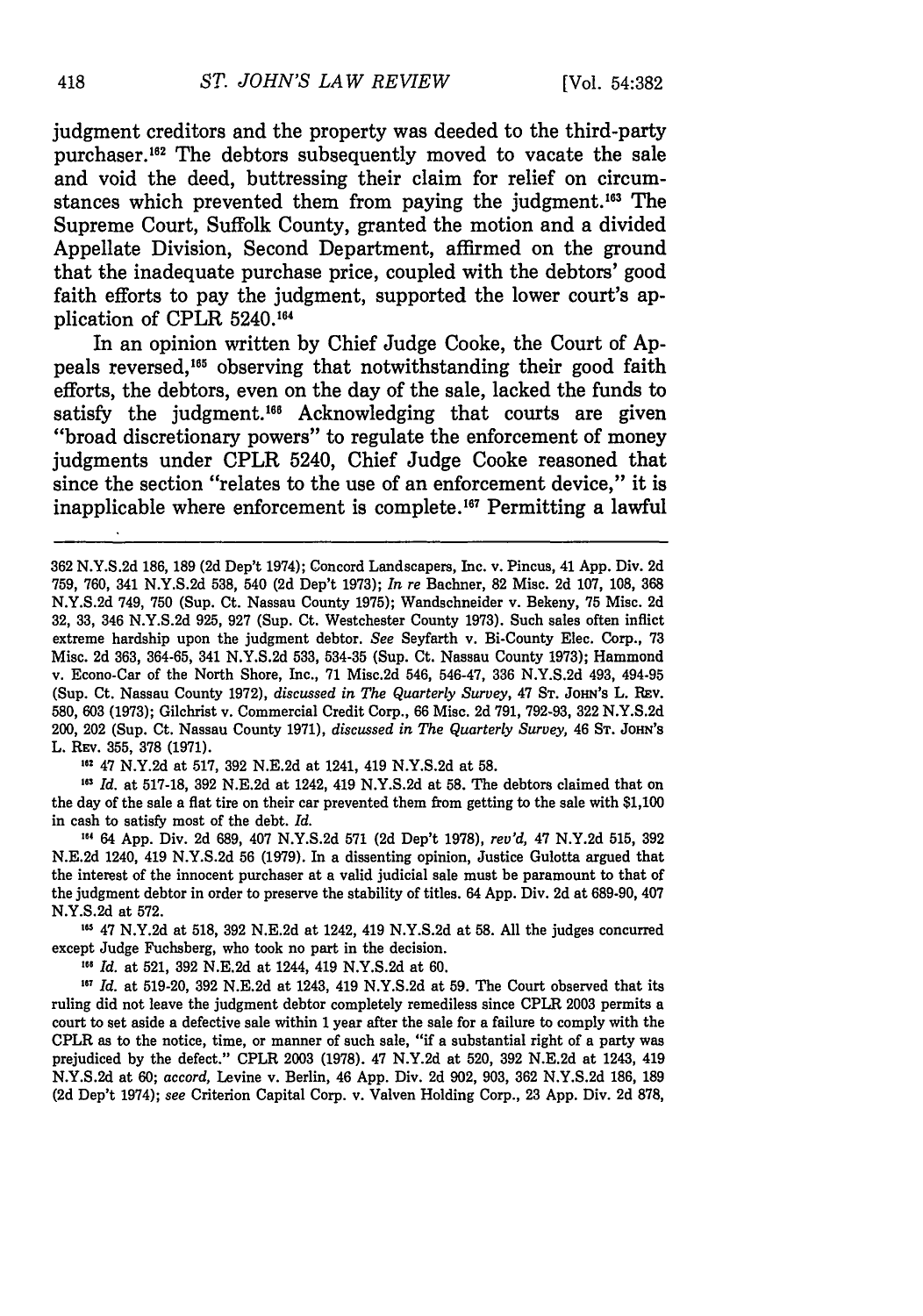sale to be set aside after title has been transferred to a purchaser, according to the Court, would discourage third parties from participating at judicial sales, since title may be invalidated at any later time.<sup>168</sup> Moreover, the Court determined that a different holding would constitute a judicial restoration of the equity of redemption, a remedy abolished **by** the Legislature when enacting the CPLR.<sup>19</sup> Nevertheless, it was found that fraud, mistake, or overreaching would justify the invocation of a court's traditional equity powers, even after a sale.<sup>170</sup> As in *Guardian Loan*, however, the Court found that a sale may not be vacated merely because the purchase price was inadequate.<sup>171</sup>

Grounded in a concern for preserving the viability of judicial sales and protecting the rights of bona fide purchasers, the *Guardian Loan* holding appears to be in accord with prior decisions denying relief under CPLR 5240 where the debtor merely has complained of an inadequate purchase price. $172$  In addition to effecting

**"'** 47 N.Y.2d at 520, 392 N.E.2d at 1243, 419 N.Y.S.2d at 59.

**,e'** *Id.* at 520, 392 N.E.2d at 1243, 419 N.Y.S.2d at 59-60; *see* note 156 *supra.*

,7 *Id.* at 520-21, 392 N.E.2d at 1243-44, 419 N.Y.S.2d at 60. Chief Judge Cooke acknowledged that the Court possesses "equitable power over a sale made pursuant to its judgment or decree to ensure that it is not made the instrument of injustice." *Id.* The Chief Judge continued that "[w]here the judgment debtor can show not merely disparity in price, but in addition one of the categories integral to the invocation of equity, such as fraud, mistake or exploitive overreaching, a court of equity may grant relief." *Id.* at 521, 392 N.E.2d at 1244, 419 N.Y.S.2d at 60; *accord,* Murphy v. Grid Realty Corp., 73 Misc. 2d 1071, 1072, 343 N.Y.S.2d 670, 671 (Sup. Ct. Nassau County 1973); Dime Say. Bank v. Thomas, 24 Misc. 2d 850, 851-52, 209 N.Y.S.2d 160, 161 (Sup. Ct. Nassau County 1960). *But see* Holness v. McGillian, N.Y.L.J., Jan. 9, 1969, at 19, col. 6 (Sup. Ct. Westchester County) (despite absence of fraud court may use equity powers to set aside sale which produced very low purchase price).

<sup>171</sup> 47 N.Y.2d at 521-22, 392 N.E.2d at 1244, 419 N.Y.S.2d at 60-61. The Court suggested that anticipation of an inadequate price should have prompted resort to CPLR 5240 by the debtors between delivery of the execution to the sheriff and the sale of the property. 47 N.Y. **2d** at 522, 392 N.E.2d at 1244, 419 N.Y.S.2d at 61.

<sup>112</sup> See In re Bachner, 82 Misc. 2d 107, 368 N.Y.S.2d 749 (Sup. Ct. Nassau County 1975); Murphy v. Grid Realty Corp., 73 Misc. 2d 1071, 343 N.Y.S.2d 670 (Sup. Ct. Nassau County 1973). The Court's holding is consistent with past treatment of inadequate prices at other types of judicial sales, such as the sale of a debtor's residence resulting from a judicial order at a foreclosure or bankruptcy proceeding. In Hammerman v. Ferguson, 50 App. Div. 2d 853, 376 N.Y.S.2d 606 (2d Dep't 1975), for example, the court reversed the set-aside sheriff's sale, stating that "mere inadequacy of price, without allegations of other mitigating circumstances, will not sustain a motion to set aside a foreclosure sale." *Id.* at 854, 376 N.Y.S.2d at **608** (citations omitted); *see* Mauer v. Butler, **55** App. Div. 2d 784, **784, 389** N.Y.S.2d 483, 484 (3d Dep't 1976). *But cf.* Central Trust Co. v. Alcon Developers, Inc., 93

<sup>878,</sup> **259** N.Y.S.2d 946, 947 **(2d** Dep't 1965) (failure to post notice will not invoke CPLR 2003 if party not prejudiced). *See also* Gegerson v. Northern Operating Corp., 41 App. Div. 2d 837, 838, 342 N.Y.S.2d 424, 427 (2d Dep't 1973); First Fed. Sav. & Loan Ass'n v. McKee, 61 Misc. 2d 693, 696, 305 N.Y.S.2d 589, 592 (Sup. Ct. Nassau County 1969).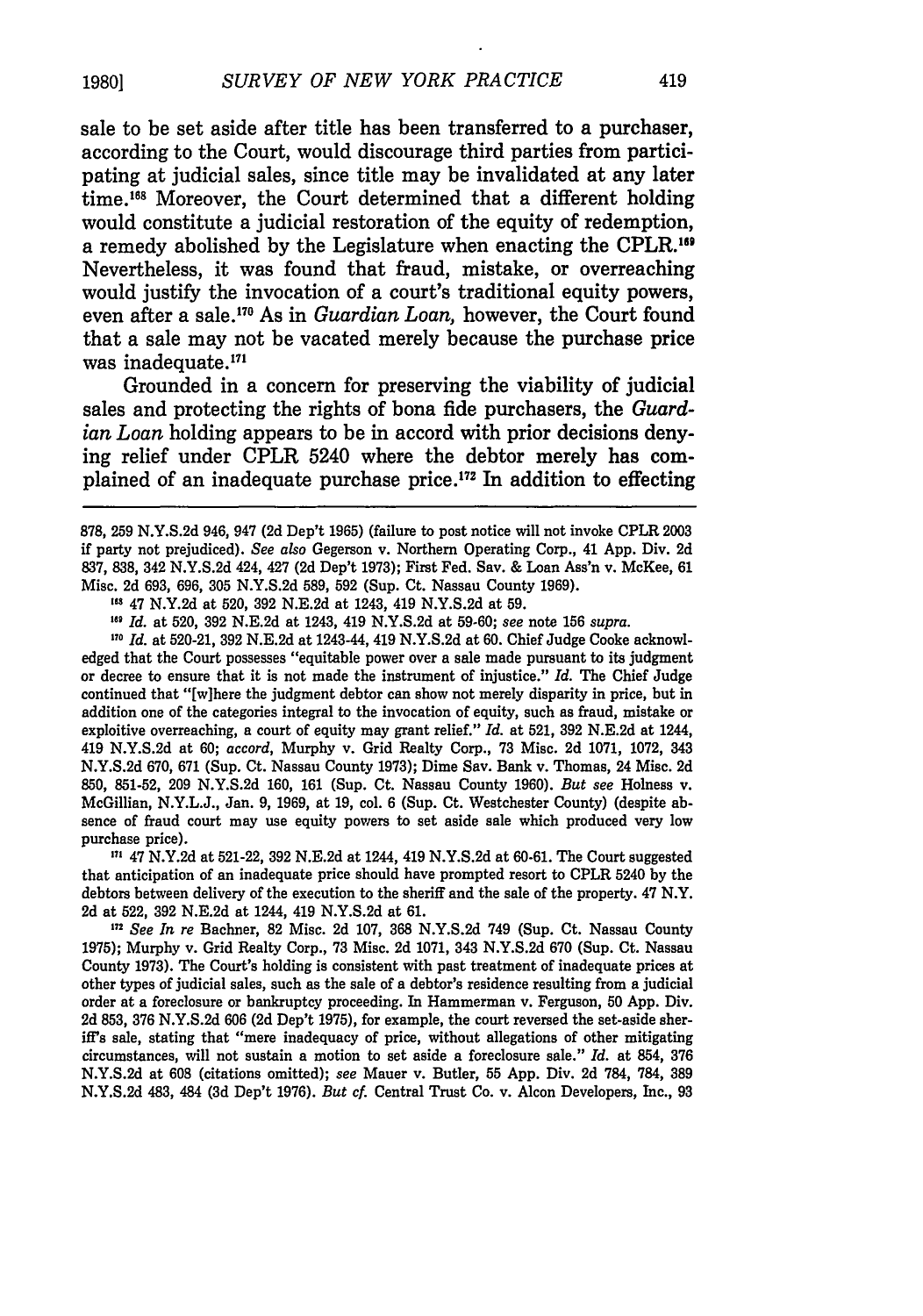the legislative abolition of the right of redemption,<sup>173</sup> the Court's holding supports the continued use of execution sales as an effective enforcement device.<sup>174</sup> Having focused on the unavailability of the section once the rights of innocent third parties are implicated,175 however, the Court's decision should not preclude equitable relief after delivery of the deed to a purchaser who is not a stranger to the underlying judgment. **If** the purchaser is connected to the judgment creditor, and the purchase price of real or personal property is inadequate, it would appear that a court could invoke its equitable powers to set aside the sale.<sup>176</sup>

Although *Guardian Loan* clearly indicated that the use of CPLR 5240 is impermissible once an enforcement device is complete,<sup>177</sup> the Court encouraged the use of CPLR 5240 by the debtor to suggest alternatives to, or modifications of, the proposed sher-

**<sup>173</sup>***See* note 156 *supra.*

**17,** As Chief Judge Cooke noted, allowing the debtor's motion "would discourage participation by third parties at judicial sales, for the title acquired at the sale would never be free from the spectre of judicial invalidation." 47 N.Y.2d at 520, 392 N.E.2d at 1243, 419 N.Y.S.2d at 59; *accord,* Murphy v. Grid Realty Corp., 73 Misc. 2d 1071, 1073, 343 N.Y.S.2d 670, 671-72 (Sup. Ct. Nassau County 1973); cf. Housman v. Wright, 50 App. Div. 606, 609, 64 **N.Y.S. 71, 73 (2d** Dep't 1900) (court must ensure confidence of purchasers at judicial sale).

**<sup>175</sup>**47 N.Y.2d at 520, 392 N.E.2d at 1243, 419 N.Y.S.2d at 59.

<sup>176</sup> Although the *Guardian Loan* decision seems to suggest that CPLR 5240 may be available to void a completed sale where the purchaser is the judgment creditor, it is submitted that the clear language of CPLR 5240, which allows its invocation only during the use of an enforcement device, bars such a result. The section draws no distinction between a third-party purchaser and a creditor-purchaser. Nevertheless, an inadequate purchase price, if paid by the purchaser-creditor, should be sufficient ground for a court to grant equitable relief. The use of equity in this situation would be consistent with the *Guardian Loan* Court's repeated intimations that a different result would have obtained if the purchaser was not "bona fide." Moreover, it would not conflict with the Court's statement that equitable relief is available when there is evidence of fraud, mistake, or overreaching.

By not distinguishing between a third-party purchaser and a creditor-purchaser, *Guardian Loan* impliedly rejected the use of CPLR 5240 in Wandschneider v. Bekeny, 75 Misc. 2d **32,** 346 N.Y.S.2d 925 (Sup. Ct. Westchester County 1973), where the court analogized the position of the judgment creditor-purchaser to that of a mortgagee in a foreclosure sale and used both its equitable powers and CPLR 5240 to invoke the foreclosure procedure of crediting the judgment with the market value of the purchased property. *Id.* at 36, 346 N.Y.S.2d at 929; see RPAPL § 1371(2) (1979). It is suggested that if the facts in *Wandschneider* were before the Court of Appeals today, the use of equity, but not CPLR 5240, would be consistent with the *Guardian Loan* decision.

**17** 47 **N.Y.2d** at 520, 392 N.E.2d at 1243, 419 N.Y.S.2d at 60.

Misc. 2d 686, 687-88, 403 N.Y.S.2d 396, 396-97 (Sup. Ct. Wayne County 1978) (price of \$1 received on property to satisfy \$1,894,109 judgment so "grossly inadequate as to shock the conscience of the Court"). *See also* State Realty & Mortgage Co. v. Villaume, 121 App. Div. 793, 795, 106 N.Y.S. 698, 699 (1st Dep't 1907); Housman v. Wright, 50 App. Div. 606, 608-09, 64 N.Y.S. 71, 72-73 (2d Dep't 1900).